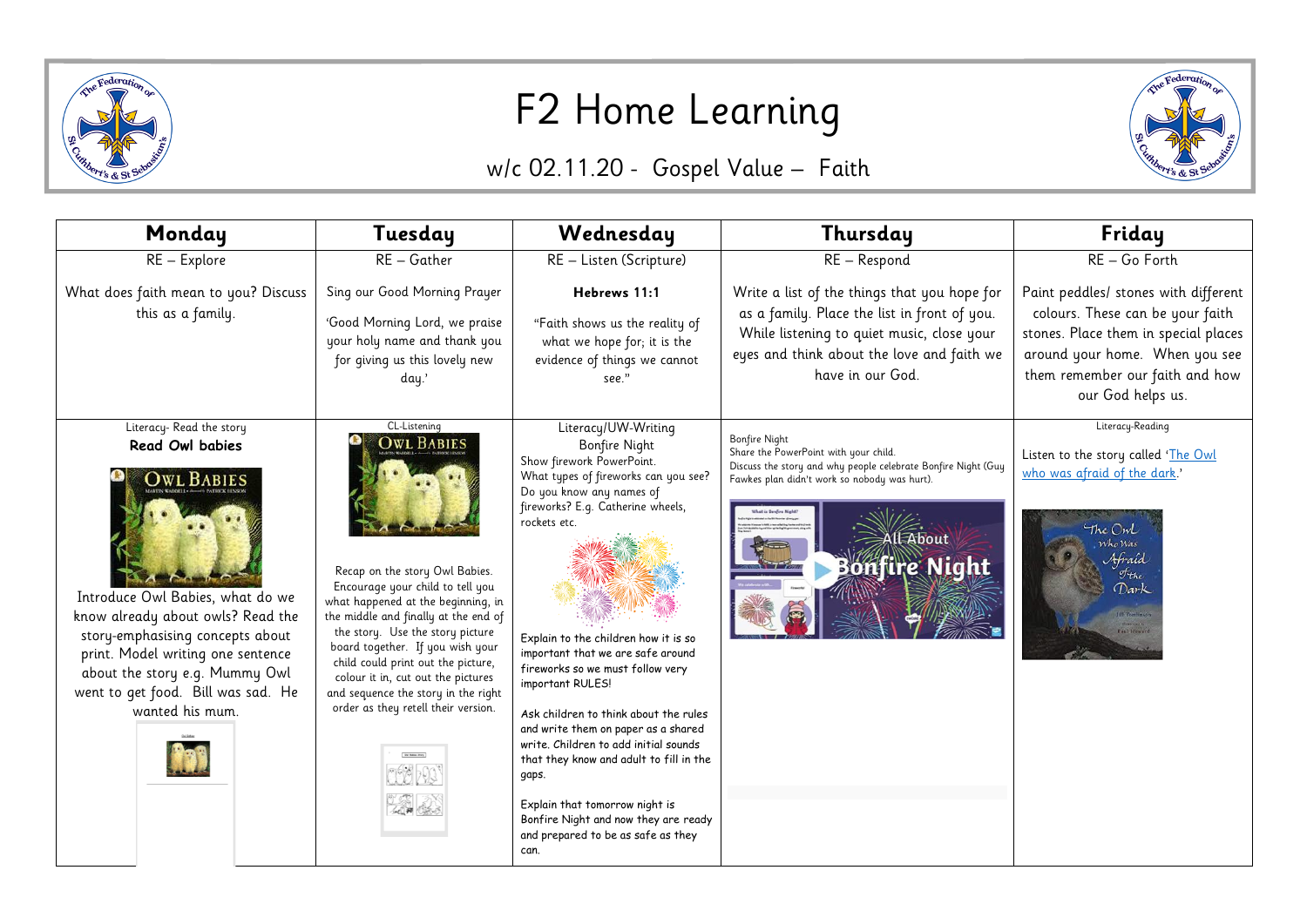| Phase 2 Week 1: s a t p (set 1) Practise letters/ sounds and start to practise oral blending and segmenting                                                                                                                                                                                                                                 |                                                                                                                                                                                                                                                                                                                                                                                                                                                                                                     |                                                                                                                                                                                                                                                                                                                                                                                                                                                                                                                      |                                                                                                                                                                                                                                                                                                                                                                                                                                                                                                      |                                                                                                                                                                                                                   |  |  |
|---------------------------------------------------------------------------------------------------------------------------------------------------------------------------------------------------------------------------------------------------------------------------------------------------------------------------------------------|-----------------------------------------------------------------------------------------------------------------------------------------------------------------------------------------------------------------------------------------------------------------------------------------------------------------------------------------------------------------------------------------------------------------------------------------------------------------------------------------------------|----------------------------------------------------------------------------------------------------------------------------------------------------------------------------------------------------------------------------------------------------------------------------------------------------------------------------------------------------------------------------------------------------------------------------------------------------------------------------------------------------------------------|------------------------------------------------------------------------------------------------------------------------------------------------------------------------------------------------------------------------------------------------------------------------------------------------------------------------------------------------------------------------------------------------------------------------------------------------------------------------------------------------------|-------------------------------------------------------------------------------------------------------------------------------------------------------------------------------------------------------------------|--|--|
| Teach 's' using Jolly Phonics using the link<br>below.<br>Sort objects that have 's' sound and those which<br>don't.<br>Draw 's' in a variety of sizes and media i.e.<br>paint snakes and draw in chalks on wall.                                                                                                                           | Play I Spy with 's' objects<br>Teach 'a' using Jolly phonics.<br>Sort objects/ pictures which start<br>with 'a' or 's'.<br>Play musical statues when the<br>music stops show the children a<br>letter flashcard, they have to make<br>sound and do action/ trace in the<br>air. Write on board/ piece of<br>paper.                                                                                                                                                                                  | Recall s and a using flashcards. Pin<br>up the flashcards and then say words<br>starting with 'a' or 's' phoneme.<br>Children have to stand next to the<br>right letter.<br>Teach 't' using Jolly Phonics.<br>Sort magnetic letters into the three<br>letters so far.                                                                                                                                                                                                                                                | Recall s/ a/ t/<br>Flashcard game as yesterday<br>Teach 'p' using Jolly Phonics                                                                                                                                                                                                                                                                                                                                                                                                                      | Recall s/a/t/p using flashcards - when<br>finished stick these on wall frieze.<br>Practise blending the following words tap/<br>pat/ sat.<br>Demonstrate on the board and ask the<br>children to repeat back.     |  |  |
| Mathematical Development-SSM<br>Using the baby owl character and mummy owl<br>character, explain that today we are going to<br>measure to see how tall the owls are! Show<br>your child how to use non-standard ways of<br>measuring e.g. using cubes/blocks etc.<br>How many block tall is Percy?                                          | Mathematical Development-<br>Understanding value of numbers<br>and use vocabulary higher and<br>lower.<br>Drop marbles into a jar as your<br>child closes their eyes and count.<br>Can they guess how many, check<br>answer by counting and write<br>answer on a piece of paper/small<br>white board? Encourage your child<br>to link the amount to the number.<br>What would be the number if I<br>dropped one more marble etc?                                                                    | Mathematical Development-<br>Ordering-<br>Small, Medium & Large<br>Select items around your home and<br>place them on the kitchen<br>table/carpet in the living room.<br>Explain that Sarah likes large things,<br>Percy likes medium sized things<br>and Bill really likes small things.<br>Write small, medium and large<br>on separate pieces of paper.<br>Place the cards on the table. Ask<br>your child to arrange the items<br>under the headings. Discuss what<br>the children recognise whilst<br>ordering. | Mathematical Development-<br>Finds the total number of items in two groups by<br>counting all of them.<br>Explain to the children that the firework factory has<br>kindly sent us some fireworks to do our maths today.<br>See picture below.<br>Model writing number sentences. Then invite your<br>child to count how many there are all together.<br>Remind your child of the 'add' and 'equals' sign. Do<br>you remember what this sign is called? Repeat activity<br>with different quantities. | PSED-<br>Think of the story Owl Babies and how Bill<br>felt when his mummy had gone to get some<br>food? Worried/scared etc.<br>Have you ever felt like Bill? Read the story<br>The Huge Bag of Worries together. |  |  |
| EAD<br>Draw an owl shaped body for your child onto a piece<br>of paper using a felt tip pen/colouring pencil or crayon.<br>You may then ask your child to cut out feathers for<br>their owl, providing them with child friendly scissors.<br>Once they have cut their own feathers for the owl,<br>encourage them to snip around the edges. | $RE -$<br><b>Explore</b><br>Show the pictures on Church's Story 1<br>page 10-11. Talk to your child about<br>how the children in the pictures are<br>being welcomed into school.<br>Fold a piece of paper in half with the<br>word 'welcome' typed or written on the<br>front of it.<br>Encourage your child to decorate this<br>and ask them who they are going to<br>write their 'welcome' card to? Ask them<br>to think about who lives in their house<br>with them for who they can pass it to. | FAD<br>Expressive Art and Design -<br>Sing Nursery rhyme of the week<br>and other nursery rhymes that<br>your child may know.<br>If they have toy musical<br>instruments at home, it may be<br>worth encouraging them to sing<br>and shake their musical<br>instruments at the same time.                                                                                                                                                                                                                            | UW/EAD<br>Explain to the children that the Firework Factory have<br>written us a letter asking for our help to design some<br>new fireworks.                                                                                                                                                                                                                                                                                                                                                         | PE Challenge<br>Listen to the firework sound effects video.<br>Can you move to the music pretending that<br>you are the fireworks? Can you move your<br>body to represent the firework movements<br>and pace?     |  |  |